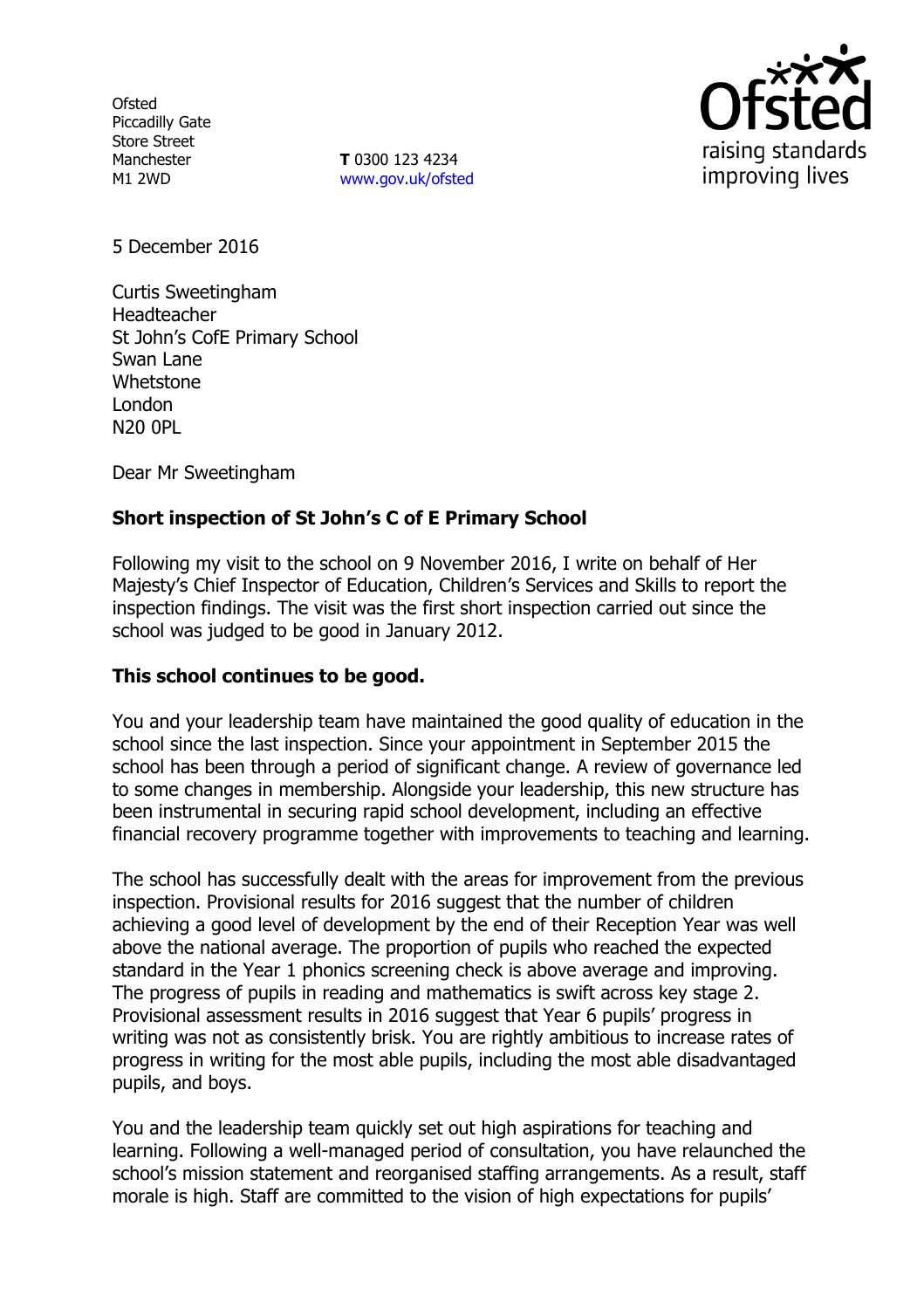

outcomes. Parents and carers support the changes you have made and can see how these are improving their children's experiences at school.

Your prompt actions put in place a new reading programme that has resulted in improvements in reading progress across the school. Leaders recognised that resources needed enhancement to engage the interest of boys. Pupils now access quality texts in a well-stocked library and their enjoyment of reading has increased. Well-planned guided reading lessons help most pupils develop the skills they need to improve their writing. Consequently, the progress of boys currently at the school in reading and writing is improving and differences between the performance of boys and girls are reducing rapidly.

Pupils have a wide variety of opportunities to write for real purposes and deepen their understanding of high-quality writing strategies. For example, pupil learning ambassadors wrote detailed letters outlining the features of outstanding learning. You now draw upon pupils' suggestions to improve the quality of teaching, learning and assessment further.

Good use of pupil premium funding means that well-deployed and skilled teaching assistants support pupils' learning effectively. Teachers know how well different groups of pupils achieve. They are clear how they are meeting the needs of different groups of pupils. As a result, disadvantaged pupils, including the most able, make better progress than previously in reading and writing across the school. Teachers' feedback provides challenge and helpful comments to improve pupils' work. Pupils demonstrate the school's ethos of developing resilience in their responses by completing challenges set by staff.

Members of the middle leadership team are developing their role in driving improvements to pupils' outcomes. You and the deputy headteacher support them well. While they demonstrate good capacity, you agreed that they still need time to embed their work and improve teaching and learning further in their areas of responsibility.

Governors have successfully rallied together in a period of rapid change to keep the strategic direction of the school on course. A thorough review of governance enabled governors to enhance the skills of the whole governing body and hold school leaders to account effectively. They have also been able to offer vigorous challenge because they have a very good knowledge of the school's performance. They support the school's leadership team when making difficult decisions, including during the recent staffing restructure. Governors regularly seek parents' views through regular 'drop in sessions'. They have managed parents' expectations well throughout the changes introduced since the last inspection.

Parents are very supportive of the school. They appreciate the changes to improve the school's security and know that leaders work hard to keep their children safe and secure. They get regular information about how well their children make progress at school. Parents say that their children enjoy coming to school and talk about their learning enthusiastically.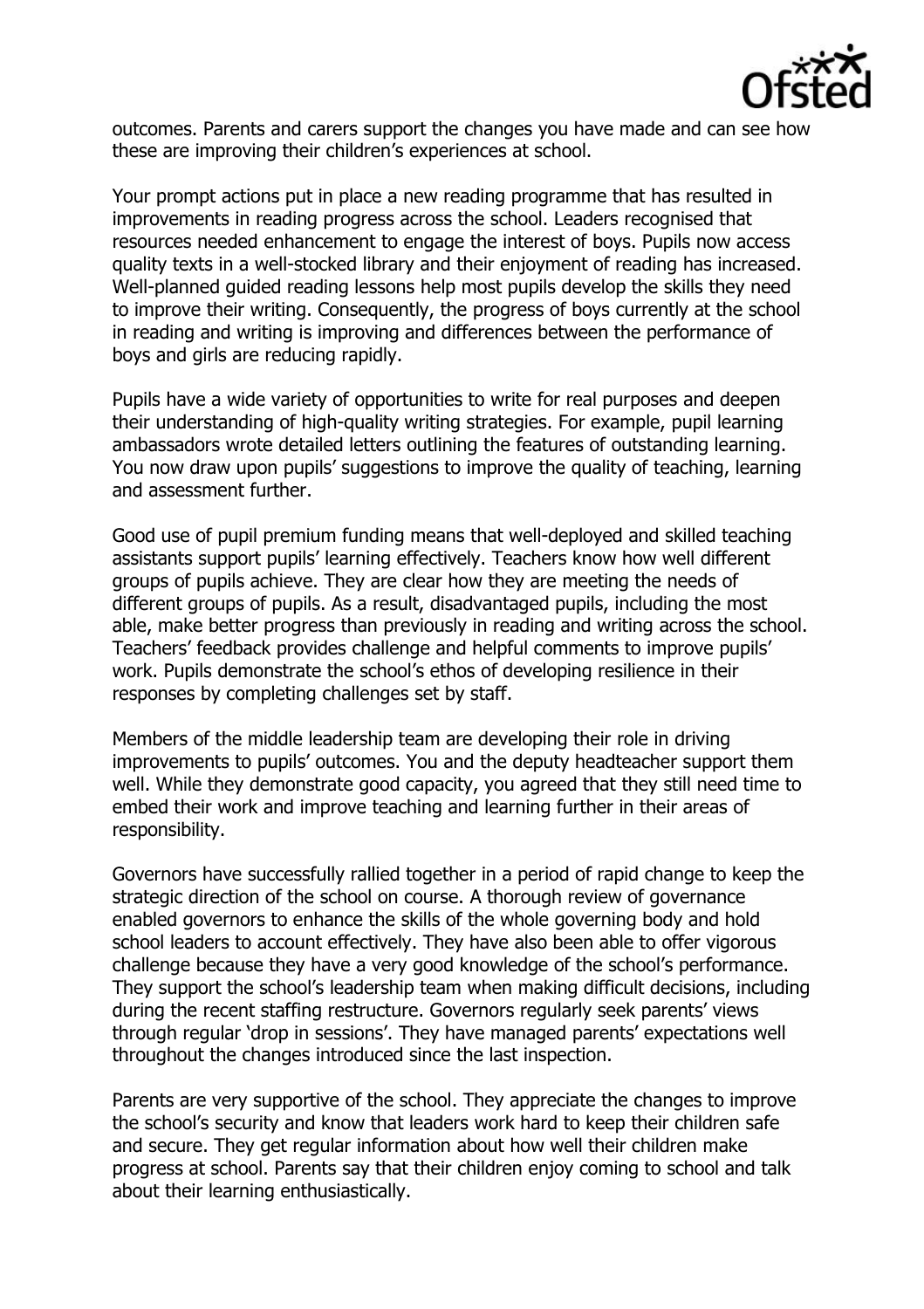

Pupils are very friendly and eager to share their learning. They are hardworking and show a real pride in their school work. They know how to keep safe and how to assess risks when using technology. Pupils are very proud to be at the school and their attitudes to learning are very good.

### **Safeguarding is effective.**

Leaders and governors ensure that safeguarding is at the heart of the school's work. Highly detailed records are routinely updated. Leaders are extremely rigorous in checking staff's suitability to work with children. Governors are vigilant in monitoring the school's logs and have a very good knowledge of their statutory responsibilities. Training is up to date. Recent training for staff has included aspects such as female genital mutilation, child sexual exploitation and recognising when pupils may be drawn into situations of harm, including when online. As a result, staff are confident in using the school's systems to raise concerns.

The school supports vulnerable pupils very well. Early identification of needs ensures that the right support is provided for pupils. These pupils make good progress when compared with other pupils with similar starting points. Leaders know the pupils very well. They use accurate assessment information to put interventions in place that have a positive impact on pupils' outcomes.

#### **Inspection findings**

- You and other school leaders, including governors, have a clear strategic vision for raising standards further. Accurate self-evaluation leads to ambitious plans for further school improvement. The whole school community knows and understands the school's priorities over the coming year because of the transparent way you work with staff and parents.
- Pupils' progress is monitored regularly and teachers use assessment information effectively to plan challenging and stimulating lessons. Teaching assistants add value to pupils' learning and work in effective partnership with teachers. As a result, teaching stretches and challenges pupils in all classes and ensures good outcomes across the curriculum.
- The school is developing as a 'reading school'. Children make a good start to reading in the early years. Pupils' reading skills develop very well as they move up through the school. Phonics teaching is very effective and the new teaching programme produced improved results in the Year 1 phonics screening check in 2016. The teaching of reading across the school deepens pupils' understanding of challenging texts. As a consequence, pupils are confident and fluent readers and the historic difference in boys' and girls' outcomes in reading is diminishing.
- The school is successfully addressing the priority to improve outcomes for mostable pupils. This group of self-motivated learners use teachers' feedback to good effect and rise to the challenges teachers set in writing. Many have shown that they are able to write detailed and well-constructed application letters and speeches for positions of responsibility. Pupils' current books show that an increasing number of the most able pupils, including those who are disadvantaged, make rapid progress.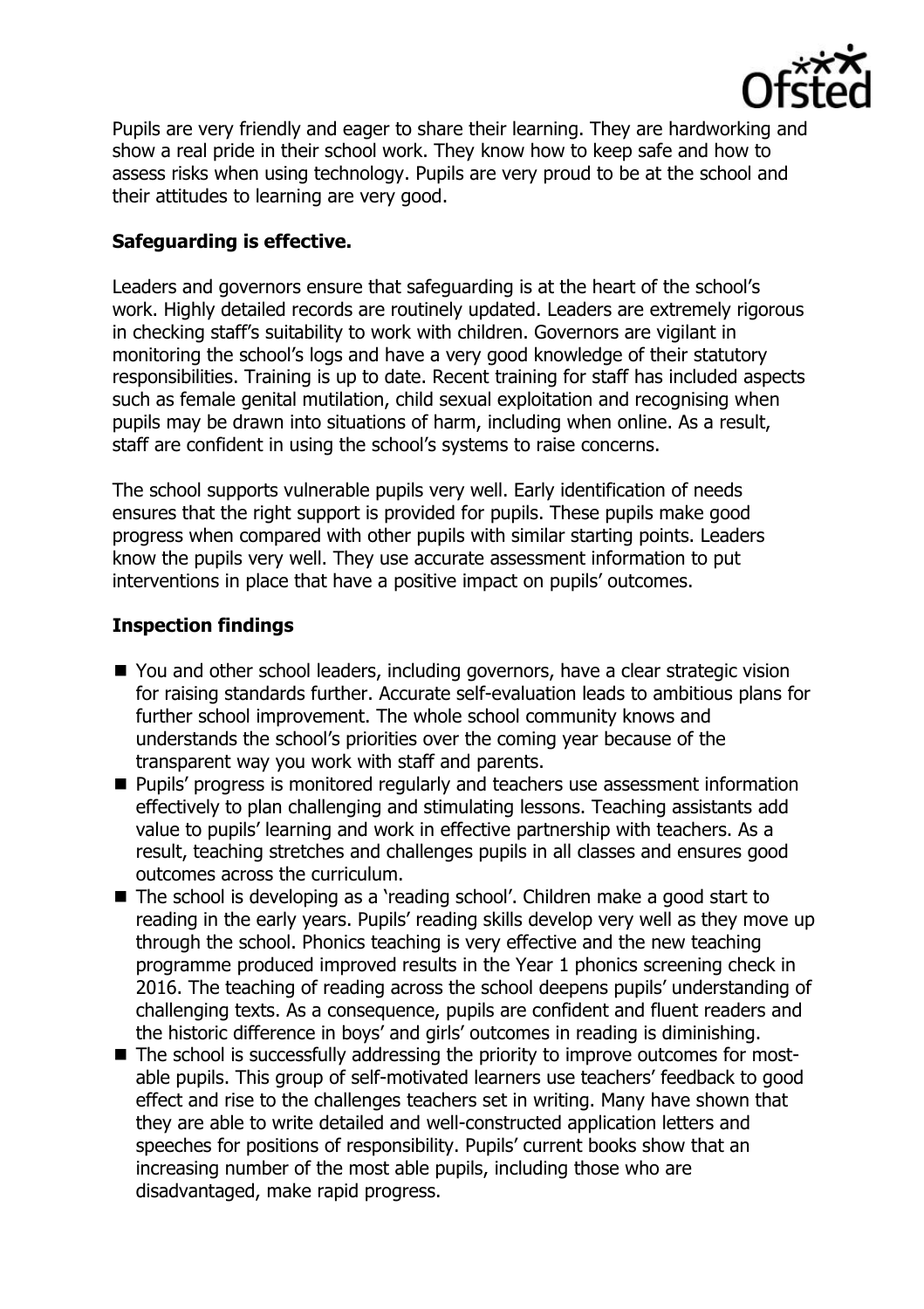

- The governors carry out their responsibilities diligently. They monitor the school's spending of the pupil premium to ensure that it successfully diminishes the difference between the progress of disadvantaged pupils, including the most able disadvantaged, and other pupils with the same starting points. Leaders ensure that the high-quality curriculum meets pupils' needs. This means that teaching secures good progress and pupils are on track to meet age-related expectations.
- The professional relationships between the staff and pupils are a real strength of the school. Pupils respect each other and the adults who work with them. Teachers successfully create an atmosphere that promotes a love of learning in classrooms, leading to lessons that are enjoyable. This results in good outcomes for pupils.
- A well-planned, broad and balanced curriculum enhances the school's Christian ethos. The school promotes pupils' spiritual, moral and cultural development very well. The school's ambitious ethos prepares them well for life in modern Britain. For example, pupils write manifestos and vote for their choice of house captain.
- $\blacksquare$  The middle leaders are in the early stages of developing their role in improving pupils' outcomes. They are enthusiastic and ready to take on more responsibility. They appreciate the support you give them and are models of good practice for less experienced teachers.

#### **Next steps for the school**

Leaders and those responsible for governance should ensure that:

■ middle leaders, who are new to post, develop their skills for improving pupils' outcomes in their areas of responsibility.

I am copying this letter to the chair of the governing body, the director of education for the Diocese of London, the regional schools commissioner and the director of children's services for Barnet. This letter will be published on the Ofsted website.

Yours sincerely

Sara Morgan **Her Majesty's Inspector**

#### **Information about the inspection**

The inspector agreed to prioritise the following areas with the school at the start of the inspection:

- $\blacksquare$  the effectiveness of safeguarding in the school
- $\blacksquare$  the action taken to address the weaker writing profile, in particular for boys and most-able pupils
- $\blacksquare$  the use of pupil premium funding to diminish differences between most-able